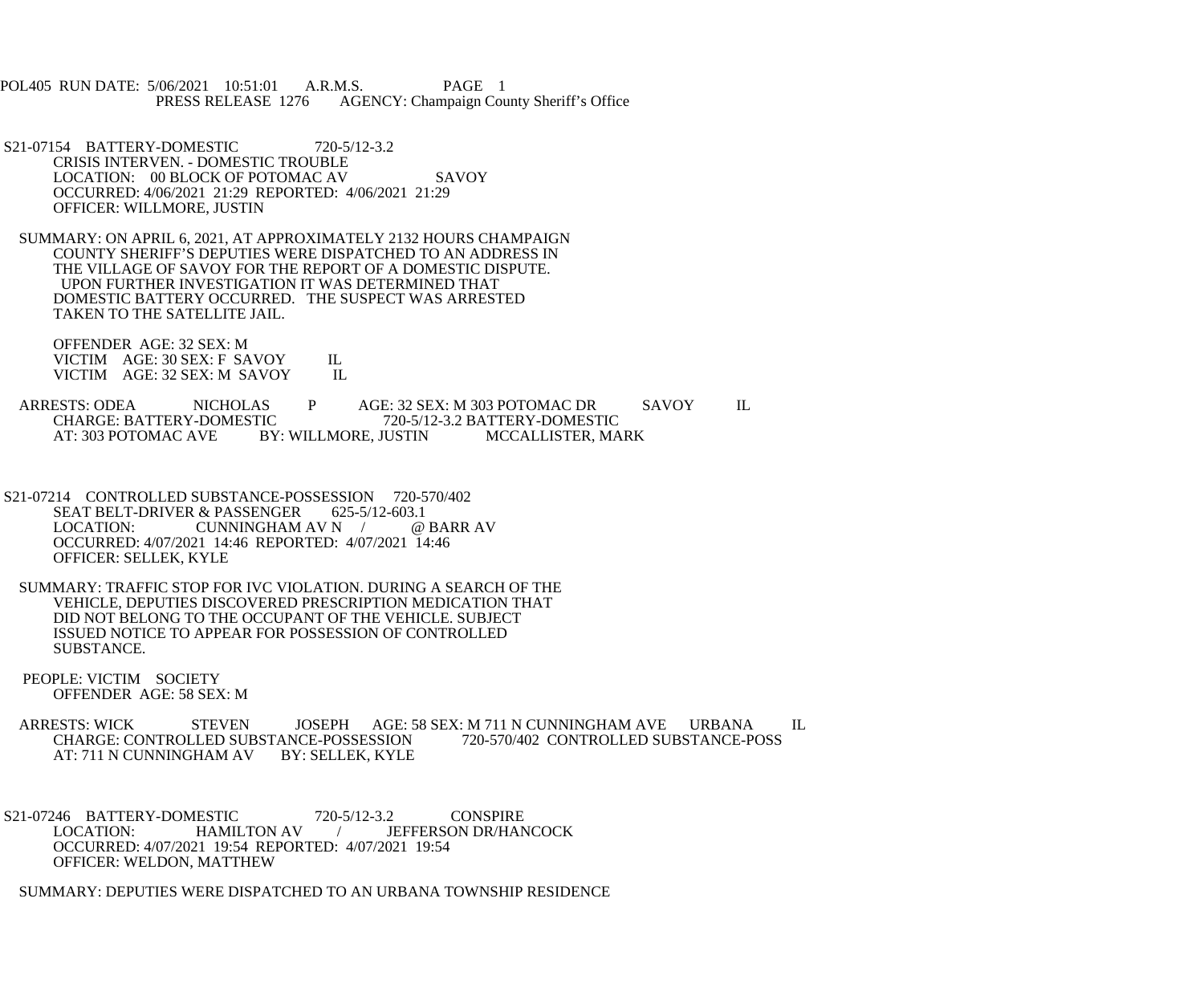POL405 RUN DATE: 5/06/2021 10:51:01 A.R.M.S. PAGE 2<br>PRESS RELEASE 1276 AGENCY: Champaign Cou AGENCY: Champaign County Sheriff's Office IN REFERENCE TO A DOMESTIC DISPUTE. THE REPORTING PERSON AND THE OTHER HALF HAD A VERBAL DISPUTE OVER CANNABIS THEY HAD JUST BOUGHT TOGETHER. THE DISPUTE ESCALATED WHEN BOTH PARTIES BECAME PHYSICAL WITH EACH OTHER. PARTIES WERE SEPARATED FOR THE NIGHT.

 OFFENDER AGE: 29 SEX: M OFFENDER AGE: 23 SEX: F VICTIM AGE: 29 SEX: M URBANA IL<br>VICTIM AGE: 23 SEX: F RANTOUL IL VICTIM AGE: 23 SEX: F RANTOUL

- S21-07308 FALSE ID-POSS (MISC) 15 ILCS 335/14B<br>LOCATION: DUNLAP AV S / JONE / JONES DR/AIRPORT RD, OCCURRED: 4/08/2021 12:00 REPORTED: 4/08/2021 13:29 OFFICER: BOLT, GAGE
- SUMMARY: ON 4/8/21 DEPUTIES RESPONDED TO THE REPORT OF A DECEPTIVE PRACTICE AT A BUSINESS IN THE VILLAGE OF SAVOY. DEPUTIES FOUND THAT A FEMALE ATTEMPTED TO CASH A CHECK USING A FRAUDULENT ID AND LEFT THE STORE WHEN CONFRONTED.

PROPERTY: NONE NONE (USE "1")

 PEOPLE: VICTIM SOCIETY OFFENDER AGE: 25 SEX: F

- S21-07317 SPEEDING (RADAR) 625-5/11-601B WARRANT-IN STATE LOCATION: 100 BLOCK OF I74 W/B CHAMPAIGN OCCURRED: 4/08/2021 14:26 REPORTED: 4/08/2021 14:26 OFFICER: SELLEK, KYLE
- SUMMARY: TRAFFIC STOP CONDUCTED FOR IVC VIOLATION ON W/B I-74 AT THE 178. DRIVER OF VEHICLE WAS FOUND TO HAVE AN ACTIVE MCLEAN COUNTY WARRANT AND PLACED UNDER ARREST.
- PEOPLE: VICTIM SOCIETY OFFENDER AGE: 33 SEX: M
- ARRESTS: JOHNSON JEREMY M AGE: 33 SEX: M 3425 STONEYWAY CT CHAMPAIGN IL<br>CHARGE: WARRANT-IN STATE WARRANT WARRANT-IN STATE WARRANT WARRANT-IN STATE AT: 178 I74 WB BY: SELLEK, KYLE
- S21-07359 TRESPASS-RESIDENCE 720-5/19-4<br>LOCATION: OLYMPIAN RD LOCATION: OLYMPIAN RD / COUNTRYVIEW RD/CUNNI OCCURRED: 4/09/2021 1:42 REPORTED: 4/09/2021 1:43 OFFICER: NEMECZ, TED

SUMMARY: ON 4-9-21 CCSO RESPONDED TO A REMOVE SUBJECT IN URBANA